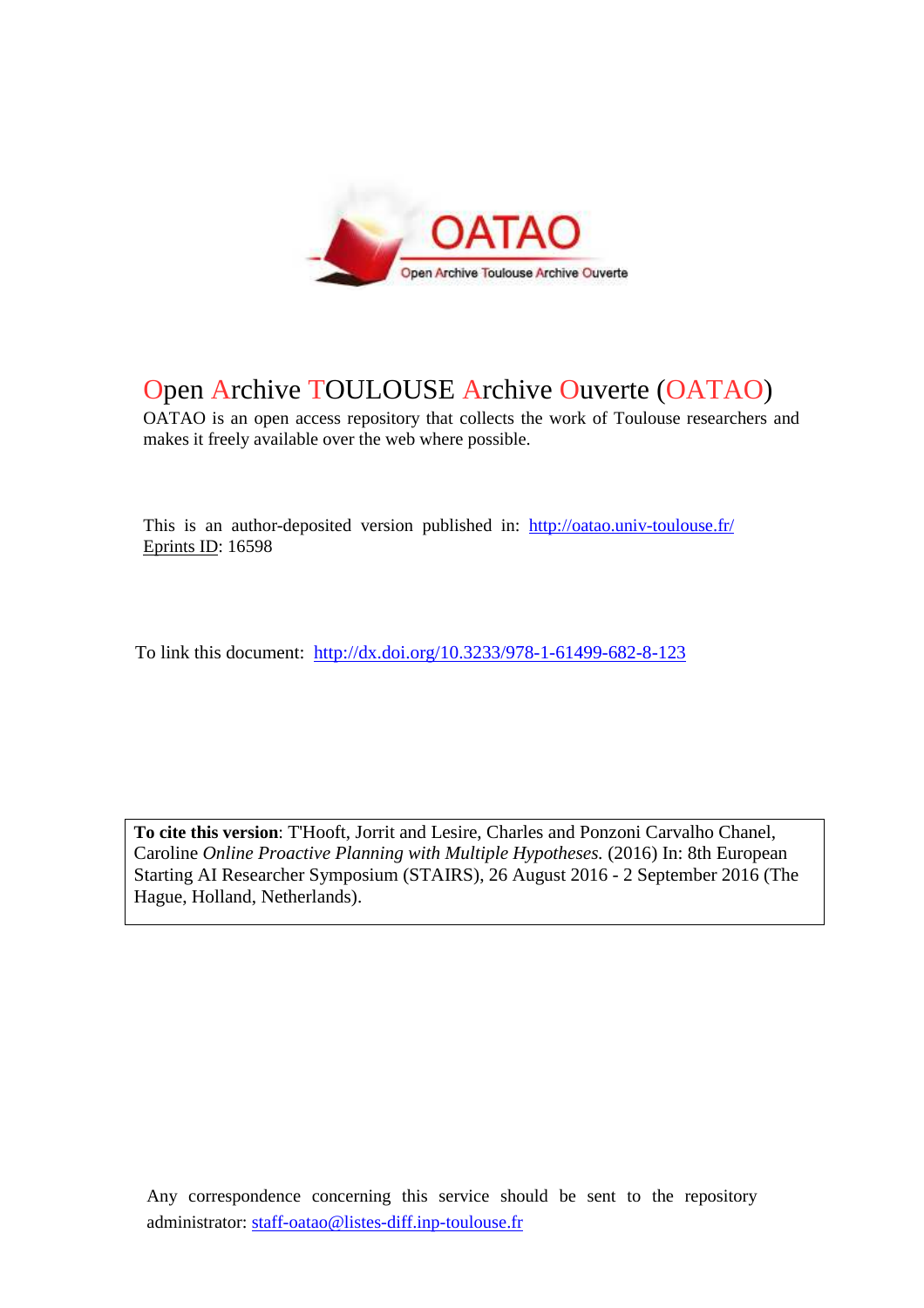# Online Proactive Planning with Multiple Hypotheses

Jorrit T'HOOFT<sup>a, 1</sup> Charles LESIRE<sup>a</sup> and Caroline P. CARVALHO CHANEL<sup>b</sup> <sup>a</sup>*Onera – The French Aerospace Lab, France*

<sup>b</sup> ISAE-SUPAERO – Institut Supérieur de l'Aéronautique et de l'Espace, France

#### Abstract.

In order to enhance the behavior of autonomous service robots, we are exploring multiple paradigms for their *planning and execution strategy* (the way of interleaving the planning, selection and execution of actions). In this paper we focus on *continuous proactive planning with multiple hypotheses* in order to continuously generate multiple solution-plans from which an action can be selected when appropriate. To illustrate the concepts, we develop how it could be used for autonomous navigation in dynamic environments, and analyze the tests we realized with several instantiations. We also discuss several aspects and concerns about the proposed strategy, and how integrating more semantic information could enhance the capabilities of service robots for real-world applications.

Keywords. Online Planning and Execution, Proactive Planning with Multiple Hypotheses, Planning under Uncertainty, Semantic Knowledge for Robotics

## 1. Introduction

In the near future we would like autonomous service robots able to accomplish complex missions in real environments. Such missions include human assistance, surveillance of infrastructure, search and rescue, and dangerous work. Real environments on the other hand are often dynamic, unstructured, open, unknown and only partially observable, which further complicates the execution of the already complex missions. In such context, it is impossible to precompute plans or policies able to cope with all unexpected events and unpredictable changes in the environment. Therefore, service robots need to plan and manage their actions online, which requires to take into account the following aspects:

*Planning and execution strategy:* The planning and execution strategy is the way of interleaving the planning, selection and execution of actions. Depending on the application, one strategy may be better suited than another. – In [1,2], the authors call for more research on the problems that arise when endeavoring to integrate acting with planning.

*Default behavior:* A valid plan to reach some goal is not always available, e.g. when no plan has been computed yet, or the available plan is invalidated. In such situations the robot should execute "default" actions to ensure the integrity of itself and/or its envi-

<sup>&</sup>lt;sup>1</sup>Corresponding Author: Jorrit T'Hooft, Onera; E-mail: jorrit.thooft@onera.fr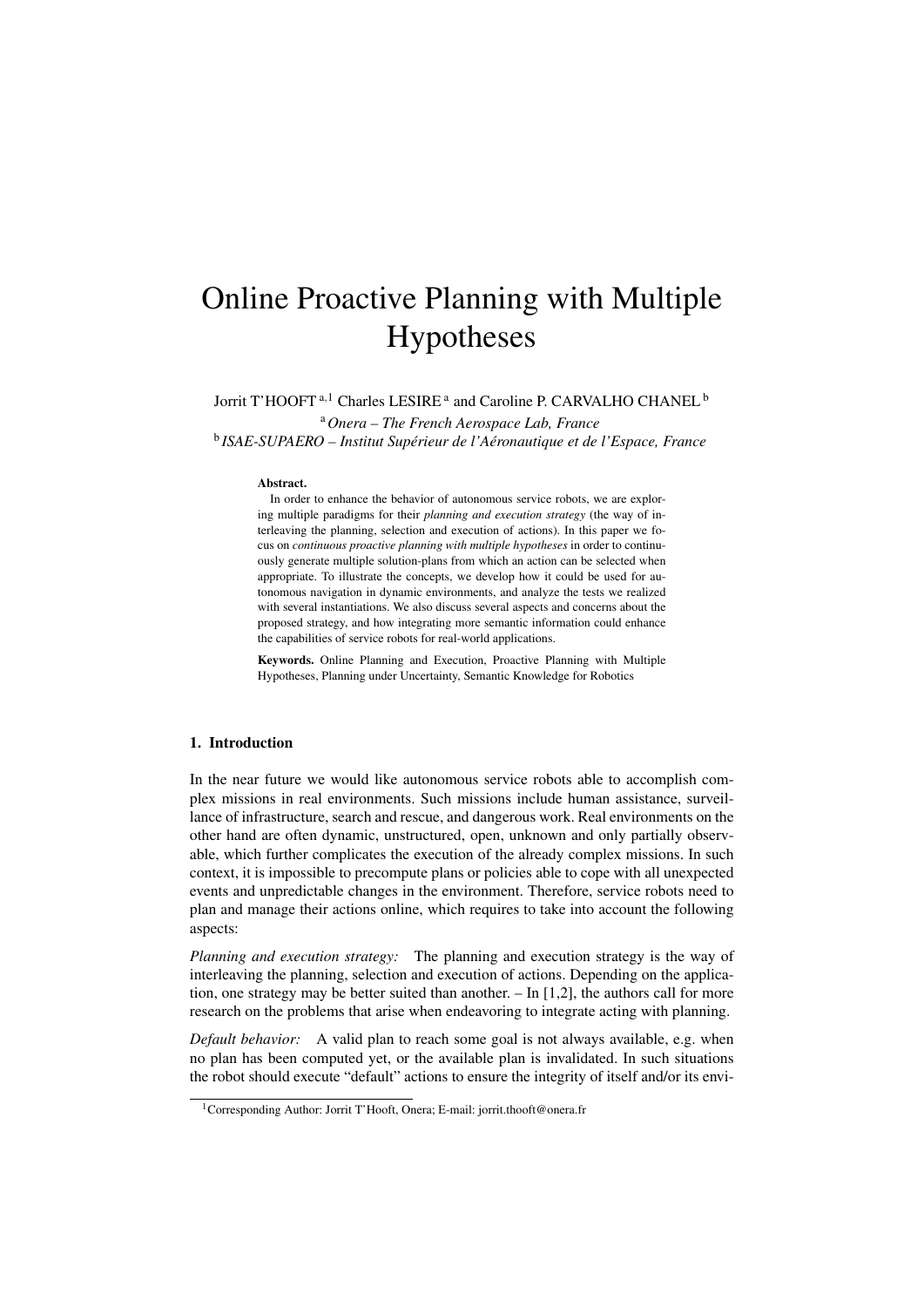ronment. Such default behavior may be precomputed or obtained by fast (sub-optimal) planning. – In [3] for example, an emergency maneuver library is used to guarantee the safety of a robot.

*Reactivity:* The system must remain reactive, which imposes constraints on the software architecture. For example, the planning process may not block the rest of the system, s.t. when an unexpected event occurs the robot is still able to correctly adapt its behavior. – An overview of commonly used robotic architectures can be found in [4].

In order to enhance the behavior of service robots, we are exploring multiple paradigms for the planning and execution strategy. In this paper we focus on *continuous proactive planning with multiple hypotheses* in order to continuously generate multiple solution-plans from which an action can potentially be selected when required. In Sec. 2 we discuss a selection of existing planning and execution strategies to give some insight. In Sec. 3 we develop the main concepts of our *continuous proactive planning with multiple hypotheses* strategy. Sec. 4 gives a high-level algorithm to show how such strategies can be implemented. To illustrate the concepts, we present in Sec. 5 how *proactive planning with multiple hypotheses* could be used for autonomous navigation in dynamic environments, and analyze the tests we realized with several instantiations. In Sec. 6 we discuss several aspects and concerns about the proposed strategy, as well as how integrating more semantic information could enhance the capabilities of service robots.

## 2. Existing Online Planning and Execution Paradigms

In online planning and execution paradigms, replanning can be triggered in order to adapt to changes in the environment or unexpected events. When replanning is triggered one can choose to replan from scratch or to repair the previous plan. A number of algorithms exist for repairing the previous plan [5], among which many are based on  $D^*$  [6,7] which is able to propagate changes in its data-structures. However, depending on the application, it can be difficult to track those changes and a single change can invalidate a large part of the underlying graph, in which case it can be preferable to just replan from scratch with a faster algorithm (e.g with  $A^*$  [8]).

The following selection of *planning and execution strategies* is meant to give some insight, but is in no way exhaustive.

*Plan-Replan:* A basic but commonly used planning and execution strategy is the *planreplan* strategy: The robot computes a plan that achieves the goal under some constraints based on the available information. During this time, the robot executes its default behavior. Once a plan is available, the robot executes the actions of the plan as long as the plan remains valid. If at some moment the plan is invalidated, the execution is interrupted and replanning is triggered. The process repeats until goal completion. – In [9] this type of planning and execution strategy allowed a robot to complete 26.2 miles of autonomous navigation in a real office environment. Other approaches have proposed to take into account uncertainty directly in the planning model to reduce possible faults at execution. FF-Replan [10] for example transforms a probabilistic description of the environment into deterministic problems, computes a deterministic plan and executes it until an unexpected state occurs, in which case partial replanning is triggered.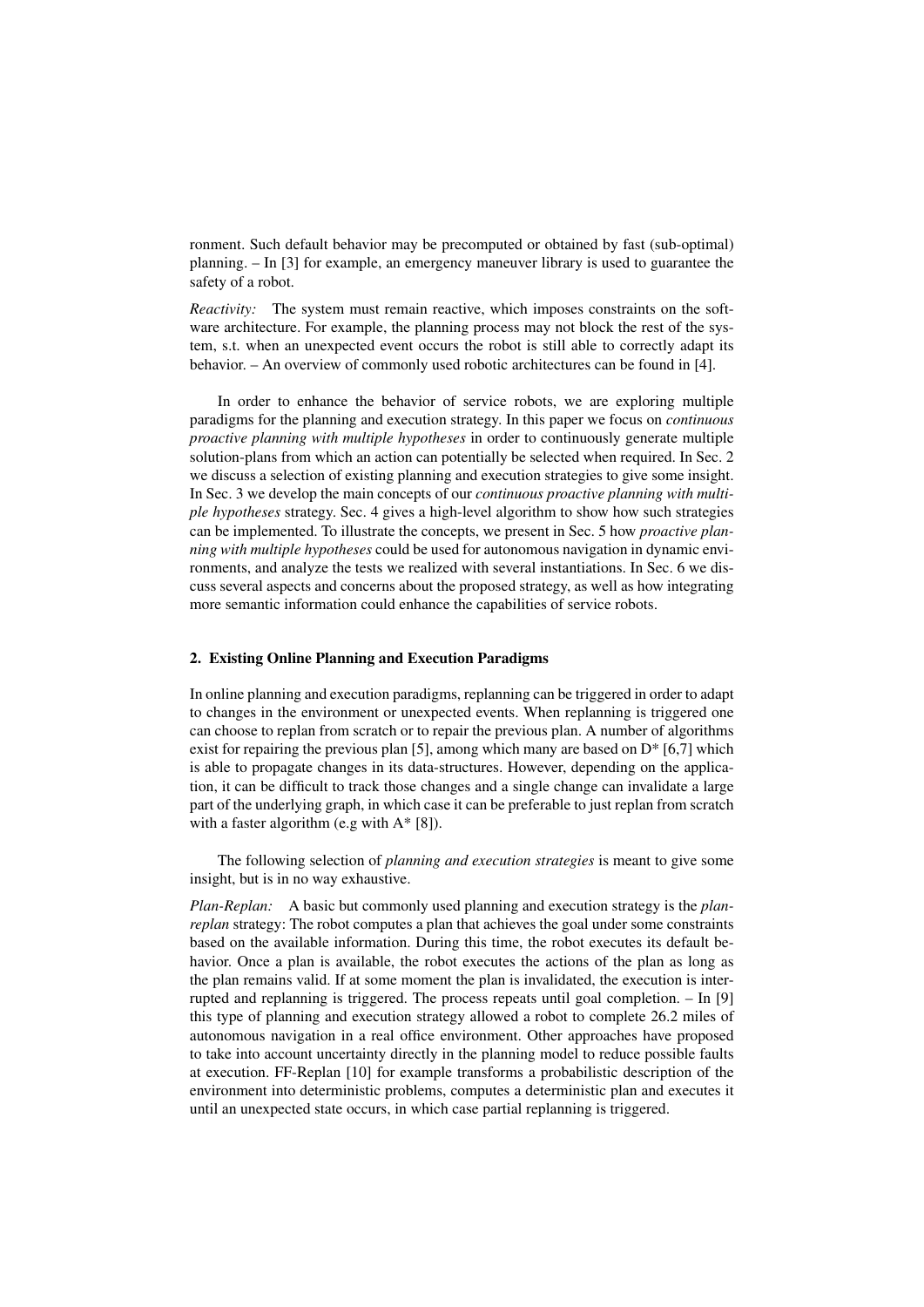*Continuous Planning:* The difference with *plan-replan* is that *continuous planning* tries to integrate observed discrepancies (e.g. changes in the environment), during the execution of a plan, to avoid that the available plan becomes invalid or sub-optimal. For this, during the execution of actions, replanning is triggered (periodically or when changes are observed) with the latest information available. The main advantages are: (1) As long as discrepancies can be integrated in time and the resulting plan remains valid, the use of default behavior can be avoided. (2) By continuous planning with the latest available information, the robot can take advantage of opportunities that occur during the execution, e.g. changes in the environment can create shortcuts that weren't available before. – In [11] the authors present a method for path planning in dynamic environments able to repair the previous plan in an anytime fashion. In [12], while the robot is navigating, replanning is triggered during each action, to solve a reduced Partially Observable Markov Decision Process (POMDP) with the latest information available. If the action succeeds, the next action can be selected immediately. Otherwise, the robot pauses and the planner is rerun.

#### 3. Continuous Proactive Planning with Multiple Hypotheses: Concepts

#### *3.1. Proactive Planning*

While *continuous planning* (as we described it in Sec. 2) often improves the behavior of the robot in dynamic environments, it lacks proactivity in the sense of anticipating future situations. By only planning with the latest available information it is often one step behind due to the duration needed for the planning. For example, no valid plan is available when a new action must be selected, if a change in the environment invalidates the current plan just before the selection, or when the search for a new solution takes too much time. The more the environment is dynamic and complex, the more this situation is likely to occur, and thus the more default actions will be executed because no valid plan is available. The use of many default actions (such as immobilizing the robot) may cause the robot to behave strangely for a human observer which is why we prefer to avoid this. In order to improve the *continuous planning* strategy in such situations, we propose to plan in a proactive manner for multiple *hypotheses* (which can correspond to predictable future situations) in order to generate multiple solution-plans from which an appropriate action can often be selected, depending on the actual encountered situation. For example, if it is known where obstacles may appear in the surrounding of the robot, the robot can anticipate these situations by searching for solutions in a proactive manner (before such an obstacle appears). Then, when an obstacle actually does appear, it is likely that a valid plan is already available, and the robot just has to select a new action from (one of) the valid plan(s). – In [13] an anticipatory online planning algorithm is presented for the problem in which additional goals may arrive while plans for previous goals are still executing. It samples possible futures according to their distribution and than solves each sampled future with a fast deterministic planner. While this approach, which has many ideas in common with ours, is very specific to a particular kind of applications, our approach is more generic and could easily be instantiated to behave the same.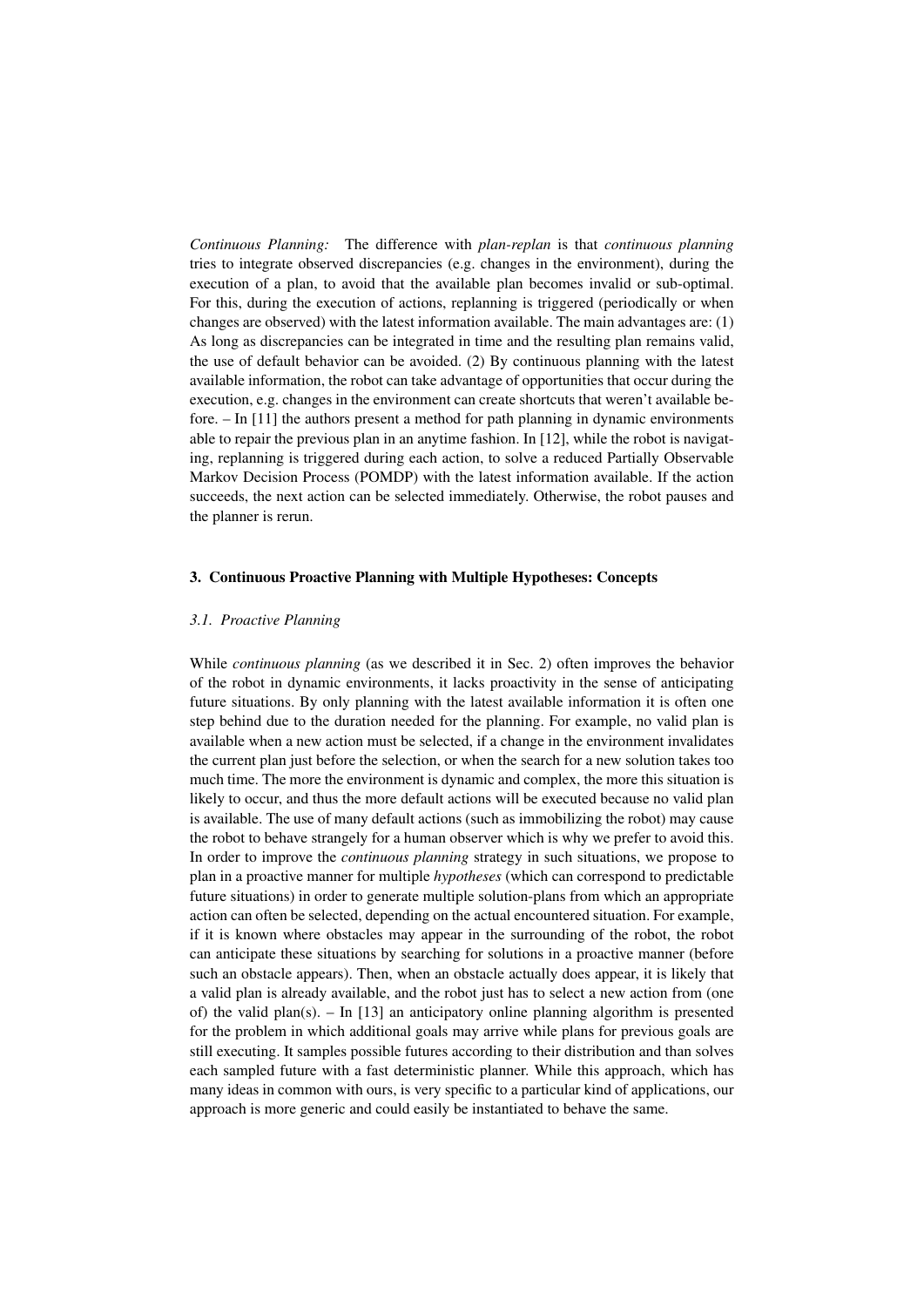## *3.2. Hypotheses*

What we call a *hypothesis* is a collection of information in order to generate a corresponding type of solution-plan. It can take into account arbitrary information considered useful for the kind of solution one wants to generate with it, such as: constraints on the search space, a particular configuration or initialization, etc. For example, the hypotheses anticipating the appearing of obstacles could include a zone where obstacles can occur, initialize the search with a previous plan, and restrict the search space within some range around that previous plan. The corresponding solution, if one is found, would be a solution "close" to the previous plan and avoiding the selected zone.

#### *3.3. Using One or Multiple Planners*

While the multiple hypothesis paradigm can be used with a single planning algorithm (like most existing paradigms), it proposes to select the appropriate planner(s) for each instantiated hypothesis. This can be interesting for multiple reasons: a planner can be more suited than another for a particular hypothesis (e.g. ability to deal with uncertainties, solving duration, optimality guarantees); one can also choose to solve a hypothesis with different planners to obtain different plans for the same constraints.

## *3.4. Tackling (some) Uncertainties with Multiple Hypotheses*

Planning algorithms able to cope with uncertainties are often to slow to be usable for online planning if they are instantiated with all the possible uncertainties for the complete mission. With the multiple hypotheses paradigm, because it instantiates the hypotheses online, it is possible to generate solution-plans taking into account only a subset of the uncertainties to speed up the search (e.g. with a reduced MDP). This however still requests to have an accurate representation for the remaining uncertainties involved. Another way to take into account (some) uncertainties, without the need to quantify them, is to proactively solve for (some of) the possible future situations separately.

#### 4. Continuous Proactive Planning with Multiple Hypotheses: Algorithm

To guarantee the reactivity of the system (see Sec. 1), multiple threads are running in parallel: A supervising thread, described in Alg. 1, is in charge of the *planning and execution strategy*, and drives the other threads for planning, executing actions, and gathering information, in a non blocking way. The proposed algorithm was designed for implementing the *continuous proactive planning with multiple hypotheses* strategy, but can also be used for implementing the other strategies. The presented version (used for the tests) shows the principles when planning is done for one hypothesis at a time.

Algorithm 1 is a loop. First, it updates the data structures (line 2). Then, it ensures that the robot executes the most appropriate action (lines 3 to 8). The selected action can for example be the first action of the best valid plan available, or the appropriate "default" action if no valid plan is available. Finally, it manages the planning part (lines 9 to 17).

Algorithm 1 behaves differently according to its instantiation, more precisely to: the way the action to execute is selected, the selection of the hypotheses to plan for and the scheduling of the planning episodes. Depending on how this is done it can even be used for implementing the *continuous planning* and the *plan-replan* strategies as showed next.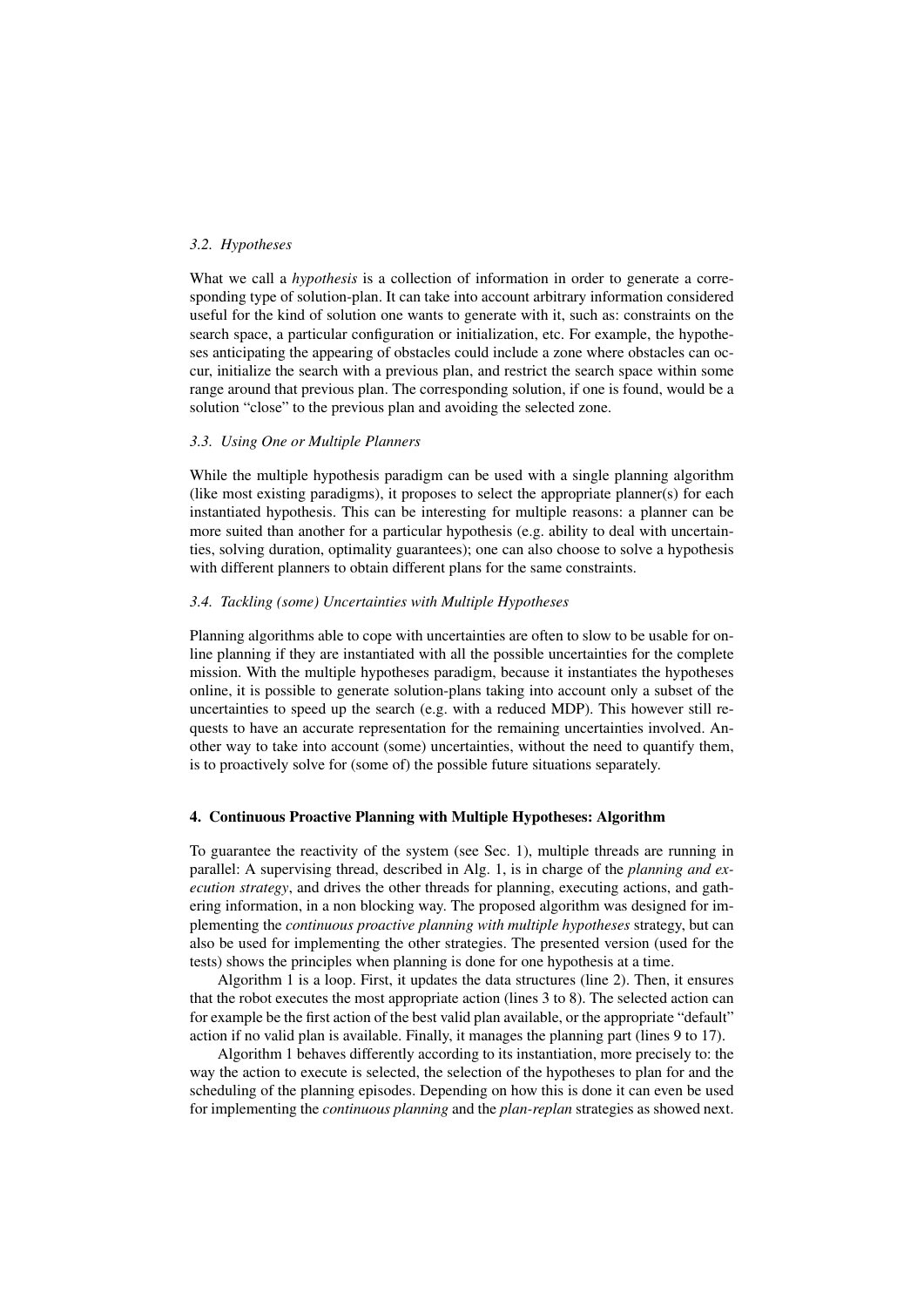Algorithm 1 Continuous proactive planning with multiple hypotheses

| 1: $loop$ |                                                                                 |
|-----------|---------------------------------------------------------------------------------|
| 2:        | update current goal, current state, planning results (if any)                   |
| 3:        | if no action executing then                                                     |
| 4:        | select most appropriate action to execute; launch selected action               |
| 5:        | else                                                                            |
| 6:        | verify if the executing action is still the most appropriate                    |
| 7:        | <b>if</b> a more appropriate action is available <b>then</b>                    |
| 8:        | stop the execution of current action; launch new most appropriate action        |
| 9:        | <b>if</b> currently planning <b>then</b>                                        |
| 10:       | if the hypothesis for which we are planning is still coherent then              |
| 11:       | continue planning                                                               |
| 12:       | else                                                                            |
| 13:       | stop the corresponding planning algorithm                                       |
| 14:       | <b>if</b> currently not planning <b>then</b>                                    |
| 15:       | <b>if</b> hypothesis left to explore <b>then</b>                                |
| 16:       | $h \leftarrow$ select hypothesis to plan for; select planning algorithm for h   |
| 17:       | create planning algorithm input for $h$ ; launch the planning algorithm for $h$ |

#### *For the Plan-Replan Strategy:*

*Selection of the action to execute:* Only one plan is stored in the "planning results". If the plan is valid from the current state to the goal, the action to apply is selected from the available plan, otherwise the action corresponding to the default behavior is selected. *Selection of the hypothesis to plan for and scheduling of the planning episodes:* There is only one hypothesis, corresponding to the observed situation. Replanning is triggered only when no valid plan is available. The planner is not interrupted before it finishes. If a solution is found, it replaces the previous plan.

## *For the Continuous Planning Strategy:*

*Selection of the action to execute:* The same as for the *plan-replan* strategy. *Selection of the hypothesis to plan for and scheduling of the planning episodes:* There is only one hypothesis, corresponding to the observed situation. Replanning is triggered

periodically (e.g. each time an action is launched) or when changes are observed. If the previous search did not finish yet when replanning is triggered, depending on the planner used, it can be updated (e.g. if a D\* planner is used) or interrupted (e.g. if an A\* planner is used). If a solution is found, it replaces the previous plan.

## 5. Application to Autonomous Navigation in Dynamic Environments

To illustrate and evaluate the proposed concepts, we tested several instantiations of the *continuous proactive planning with multiple hypotheses* strategy, in the context of autonomous navigation in dynamic environments, and compared the results w.r.t the *planreplan* and *continuous planning* strategies. The goal was to use multiple hypothesis in order to reduce the number of default actions launched and the durations of the missions.

For generating our simulated test conditions, we started by selecting 6 missions from the benchmarks for grid-based path-finding [14]. Each one was selected from a different category (dao, wc3maps, rooms, mazes, random (10%), random (40%)), and includes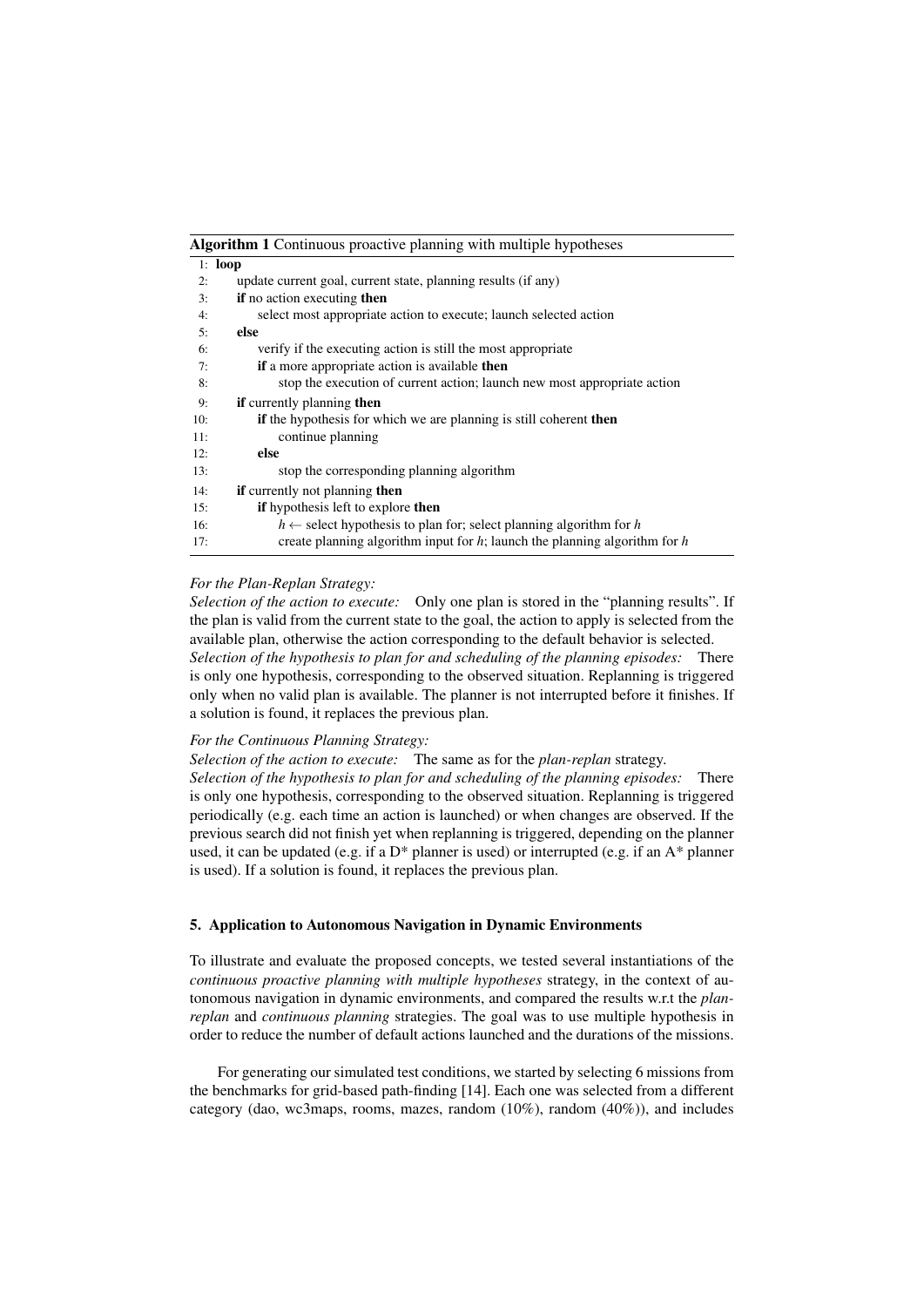a start and a goal position, along with a map (2D occupancy-grid of about 512 ∗ 512 grid-cells of  $1 * 1m$ ), which we used for the static part of the environment (see Fig. 1).



Figure 1. The maps used for the tests (with in red the initial plan).

Starting at the center of a free grid-cell, the robot can execute nine possible actions. The eight "normal" actions correspond to the displacement of the robot to the center of an adjacent grid-cell, following a straight line-segment at constant velocity  $(2m \cdot s^{-1})$  for the tests). Such an action is valid only if the corresponding line-segment does not encounter an obstacle (occupied grid-cell). The ninth action corresponds to immobilizing the robot at its current position and is only used as default behavior (it is always valid).

A plan is a path consisting of a sequence of "normal" actions, leading the robot to its goal position. For computing such plans, we dispose of 2 deterministic planners: one based on  $A^*$  and one based on  $D^*$  Lite. They take as input a start and goal position, along with a static occupancy-grid representation of the environment, and return a plan that minimizes the path length for the given static environment. As the robot moves at constant speed, this also optimizes the duration for reaching the goal if the environment remains unchanged. For replanning from scratch, A\* is much faster than D\* Lite. On the other hand, as long as the goal remains the same,  $D^*$  Lite is able to repair a previous plan, while A\* must always replan from scratch. For our tests, most of the time, it was much faster to repair the previous plan with D\* Lite than replanning from scratch with A\*, which is not necessarily the case for real applications (see Sec. 2).

In order to evaluate how the different strategies behave, when dynamic obstacles invalidate the plan being executed, we choose to add obstacles on the path followed by the robot during the simulations. For a real-world application, the robot can only update the part of its environment representation it observes, which is why we choose to add "dynamic" obstacles only on the first part of the followed path. After each executed action, an obstacle may appear on the followed path with probability *Pobstacle*. The gridcell the obstacle should occupy is randomly chosen with a uniform distribution, selecting one of the next nine grid-cells crossed by the followed path. At the same time, each previously added obstacle may also be removed with the same probability. To simulate environments with different dynamics, we realized the tests for  $P_{obstacle} \in \{0.2, 0.5, 0.8\}$ .

In the real world, executing a "default" action can take longer than just the duration needed for replanning a new valid path, e.g. instead of being able to "instantaneous" stop or evolve at constant speed it can require a minimum duration to stabilize the robot. Therefore, we will compare the results for the two cases: (A) the duration of a "default" action equals the (re)planning duration; (B) the "default" action has a minimum duration of 0.5*s* (chosen to correspond to the minimum duration of a "normal" action).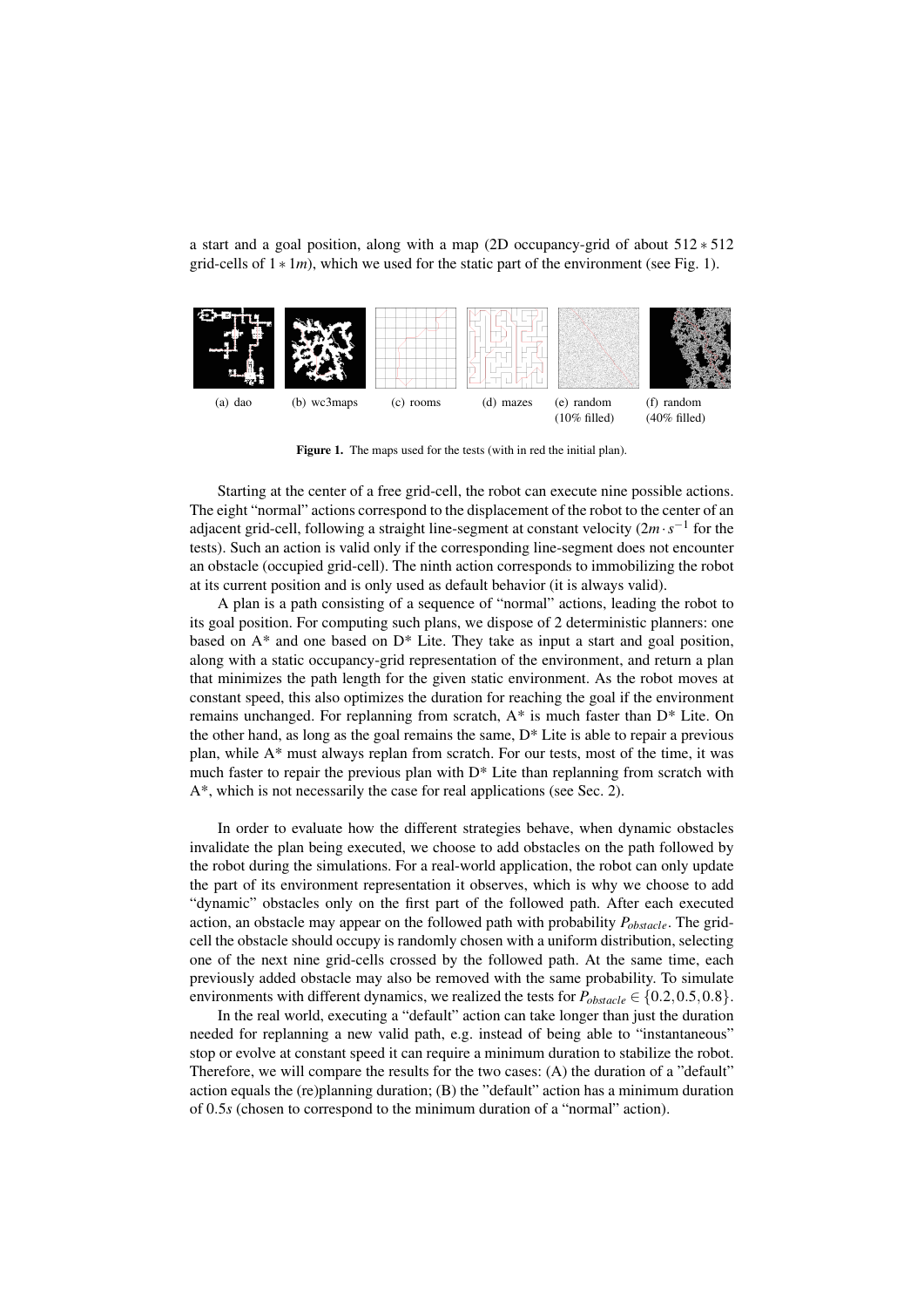#### *5.1. Explored Types of Hypotheses and Instantiated Configurations*

In order to instantiate the proposed algorithm for the different strategies, we need to define the hypotheses to use.

*Global Hypothesis:* What we call the *global* hypothesis corresponds to what is most often used for solving a planning problem. It consists of giving the planning algorithm the complete representation of the environment and letting it compute a *global* solution to the goal from a given source state. For our tests it corresponds to giving the complete occupancy-grid representation of the environment, and the source and goal position for the robot. The advantage of this hypothesis is that the solutions are global and can thus be globally optimal depending on the planning algorithm used. The main disadvantage is that finding a global (optimal) solution is often computationally expensive and thus often slow. Figure 2(a) shows an example of an occupancy-grid representation of a *global* hypothesis.

*Path Region and Sub-Path Region Hypotheses:* To speed up the search, we created the following hypotheses restricting the search space.

The *path region* hypothesis supposes a path already exists and limits the search space for the planner in some range around it. For our tests, it consists of taking into account only the region around the followed path, considering the rest of the space as obstacles (unreachable). The range is parameterized with *r*, corresponding to the number of gridcells taken into account around the path. The main advantages are: (1) When a solution is found it is a global solution and thus the robot will not get stuck in a local optimum. (2) Often the search is largely sped up, for example in environments such as mazes. One drawback is that it does not take into that only part of the environment representation has been updated since the existing path was generated. Once outside that region, it is likely that the new path, in the unchanged but restricted environment, will converge to the existing path, and the same solution will be computed over again consuming time for nothing. A second drawback is that by only looking for solutions locally around a previous path it can easily discard opportunities that occur during execution (e.g. a door that opens) and thus losing its global optimality. Figure 2(b) shows an example of an occupancy-grid representation of the *path region* hypothesis with  $r = 5$ .

The *sub-path region* hypothesis is a solution for the first drawback mentioned for the *path region* hypothesis. It restricts the search space even more by taking into account only the first part of the existing path. The last state of this *sub-path* becomes the *sub-goal*. The *path-region* hypothesis is constructed for the *sub-path* and is solved for reaching the *sub-goal*. And finally, a global path to the real goal is reconstructed by combining the new solution to the *sub-goal*, and the existing path for the remaining part. It has the same range parameter *r* as the *path region* hypothesis, and the *sub-goal* can be expressed with a parameter *n* s.t. the *sub-goal* corresponds to the state: *first state o f selected path*+*n* (*state*  $x + n$  means the state reached after applying the first *n* actions of the followed path from *state x*). The main advantage is of course the speed up compared to the *path region* hypothesis. Figure 2(c) shows an example of an occupancy-grid representation of the *sub-path region* hypothesis with  $r = 5$  and  $n = 10$ .

With the *global* and *sub-path region* hypotheses we instantiated the following configurations.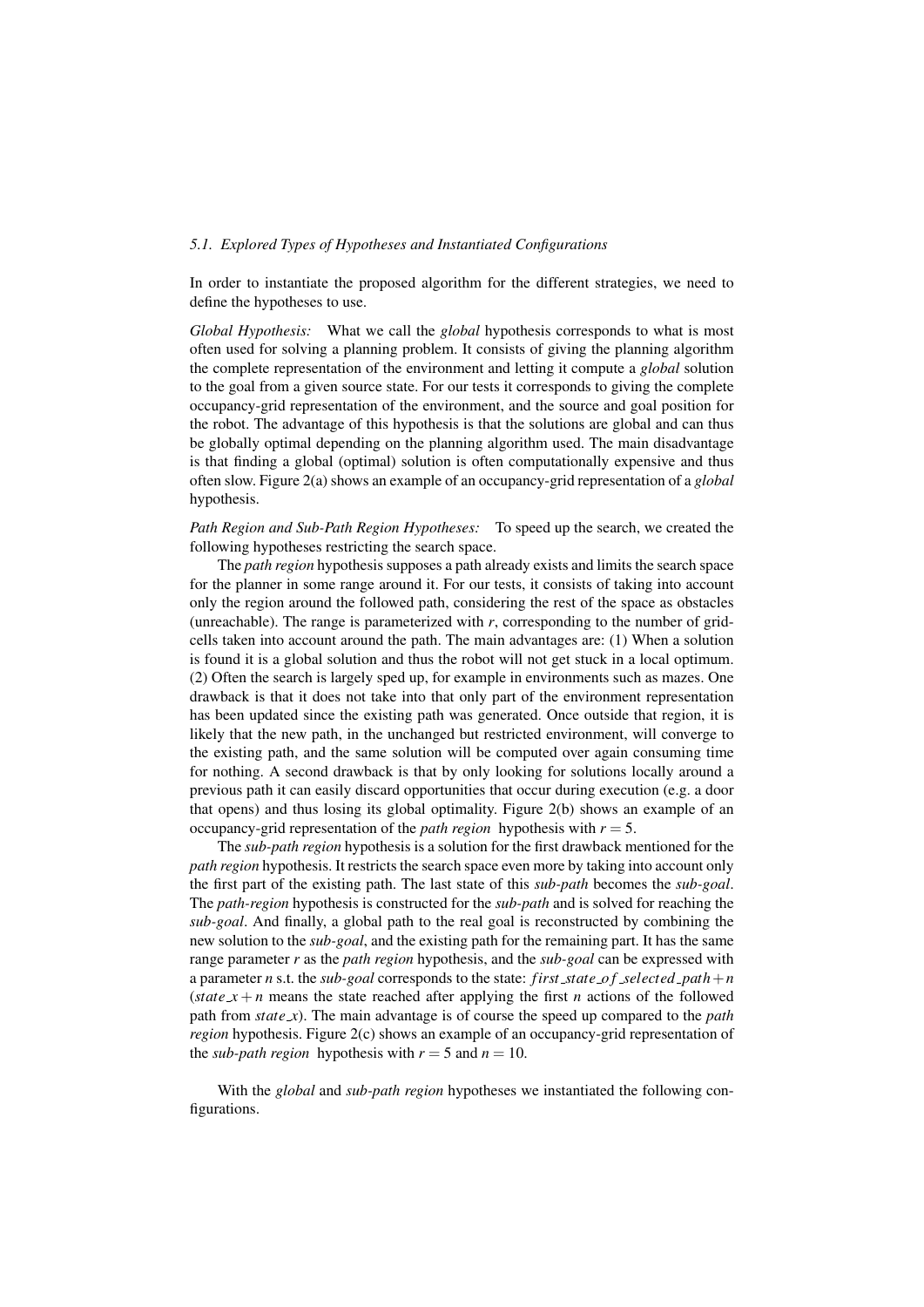

Figure 2. Occupancy-grid representations of hypotheses. White represents free space, gray occupied space.

#### *Instantiations of Plan-Replan:*

PR-A: This is the simplest configuration. Replanning is only triggered when no valid plan is available. The search is done with the  $A^*$  planner (always from scratch). The only hypothesis used is the *global* hypothesis.

**PR-D:** Similar to PR-A, but the (re)planning is done with the  $D^*$  Lite planner (able to adapt its previous plan).

## *Instantiation of Continuous Planning:*

CP-D: Replanning is triggered each time a new action is launched. The hypothesis and planner are the same as for PR-D.

#### *Instantiations of Continuous Proactive Planning with Multiple (10) Hypotheses:*

In order to instantiate the additional hypotheses, the following configurations suppose some minimal semantic information is available about where obstacles can appear. (For our tests this information was directly available from the simulations, but for a real application it should be provided by another component of the system.)

CPP-1: This configuration uses 10 hypotheses. Each time a "normal" action is launched, it first tries to solve the *global* hypothesis just like the *continuous planning* strategy. Then, while there is time left until the action finishes, it sequentially plans for *sub-path region* hypotheses with A\*. Each *sub-path region* hypothesis has a range parameter  $r = 5$ , but the *sub-goal* parameter *n* takes respectively the values 2 to 10. Here semantic knowledge is used to select the sub-goals s.t. they correspond to the positions on the previous path just after the places where dynamic obstacles can appear. These hypotheses locally optimize the path to the selected *sub-goals* with the freshest information available, but without considering that dynamic obstacles can appear or disappear. When a "default" action is launched instead, it only tries to solve the *global* hypothesis.

CPP-2: This is almost the same as CPP-1, but for the *sub-path region* hypotheses we also add a (hypothetical) obstacle in the corresponding occupancy-grid on the selected path just before the *sub-goals*. These hypotheses are thus anticipating the apparition of dynamic obstacles on the followed path, but without taking into account that obstacles can also disappear. Here even more semantic knowledge is used to predict the positions and sizes of future obstacles.

CPP-3: This final configuration has the same principle of CPP-2, i.e. it tries to anticipate the apparition of dynamic obstacles on the followed path (still without taking into account that obstacles can also disappear). But as  $D^*$  Lite can repair a plan fast for a *global* hypothesis, all hypotheses are *global*, where for the last 9 hypotheses a predicted obstacle is taken into account just like for CPP-2.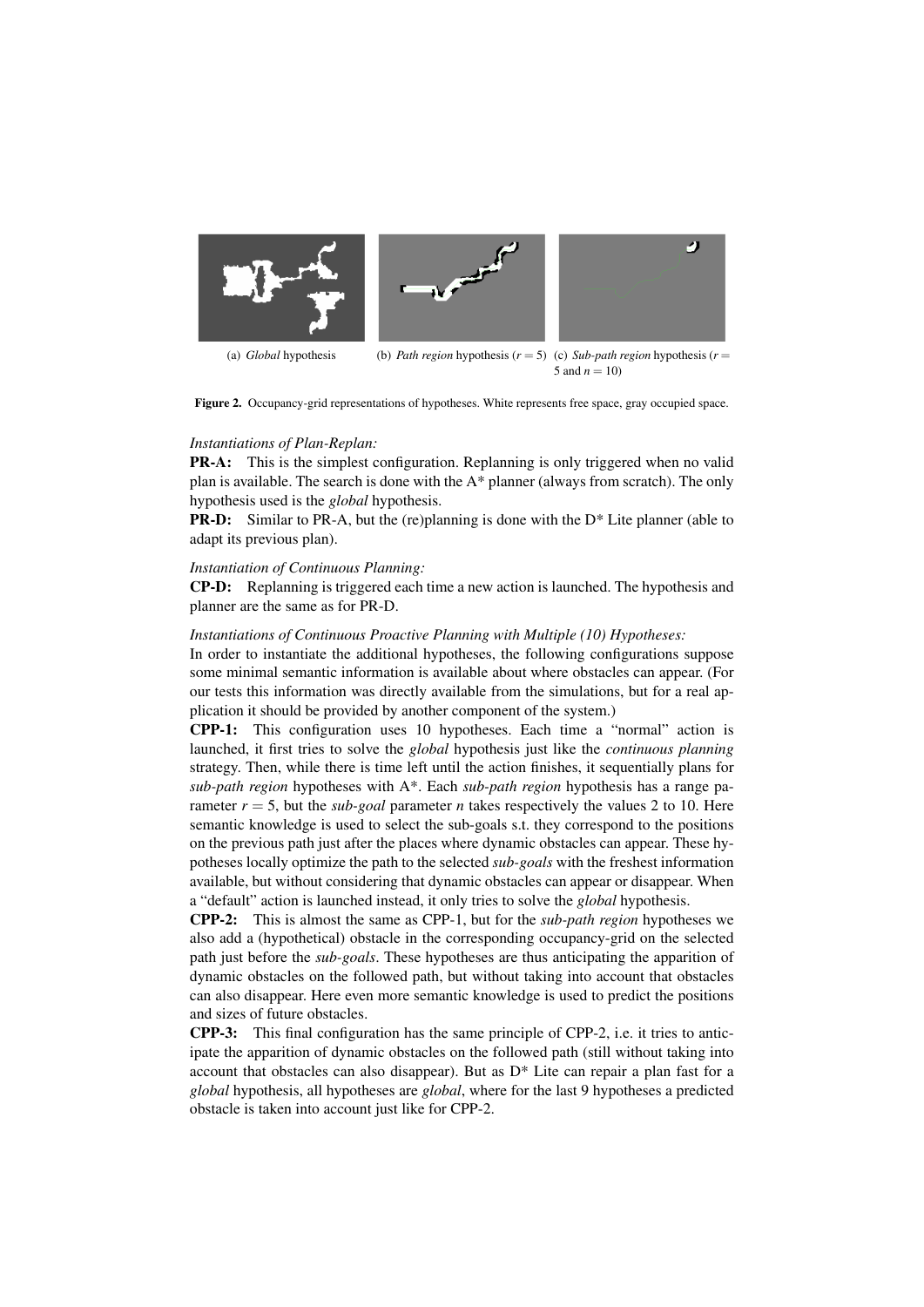## *5.2. Test Results*

Each mission was realized 30 times with each configuration, and for  $P_{obscale} \in$  ${0.2, 0.5, 0.8}$  to simulate increasing dynamics.

Except for CPP-3, the characteristics of the results w.r.t. the different values of *P*<sub>obstacle</sub> were the same, but emphasized with the increase of dynamics. Figure 3 shows the mission durations against the number of default actions launched during the missions, for  $P_{obstack} = 0.5$ . The results for the tests based on the first five maps had the same characteristics and can be observed in Fig.3(a) and 3(b), representing the results for the first environment ("dao"). The results for the tests based on the sixth environment ("random  $(40\%$  filled)") are shown in Fig. 3(c) and 3(d).

As expected, for the *plan-replan* configurations, PR-D was able to adapt its previous plan faster than PR-A which replanned from scratch, and the *continuous planning* configuration CP-D executed less "default" actions than the *plan-replan* configurations. For the configurations with multiple hypotheses, when a "normal" action was executed, they were almost always able to finish the search for the 10 hypotheses in time (before the action finished), which means that the planners were efficient enough to return the solutions before they became obsolete.



Figure 3. The mission durations against the number of default actions launched during the missions, for  $P_{\text{obstable}} = 0.5$  (indicated with 0.5). Above: for the environment from "dao"; Under: for the environment from "random (40% filled)". Left: without minimum duration for the default actions (indicated with the suffix "A"); Right: with minimum duration of 0.5 seconds for the default actions (indicated with the suffix "B").

#### *For the first five environments:*

*Case A: When the duration of a "default" action equals the (re)planning duration:* The strategy that minimized the mission durations is CPP-1 (slightly faster than the *continuous planning* strategy CP-D).

Both CPP-2 and CPP-3 were able to avoid almost all default behavior, but CPP-2 realized the missions faster than CPP-3 (about as fast as the *continuous planning* strategy CP-D).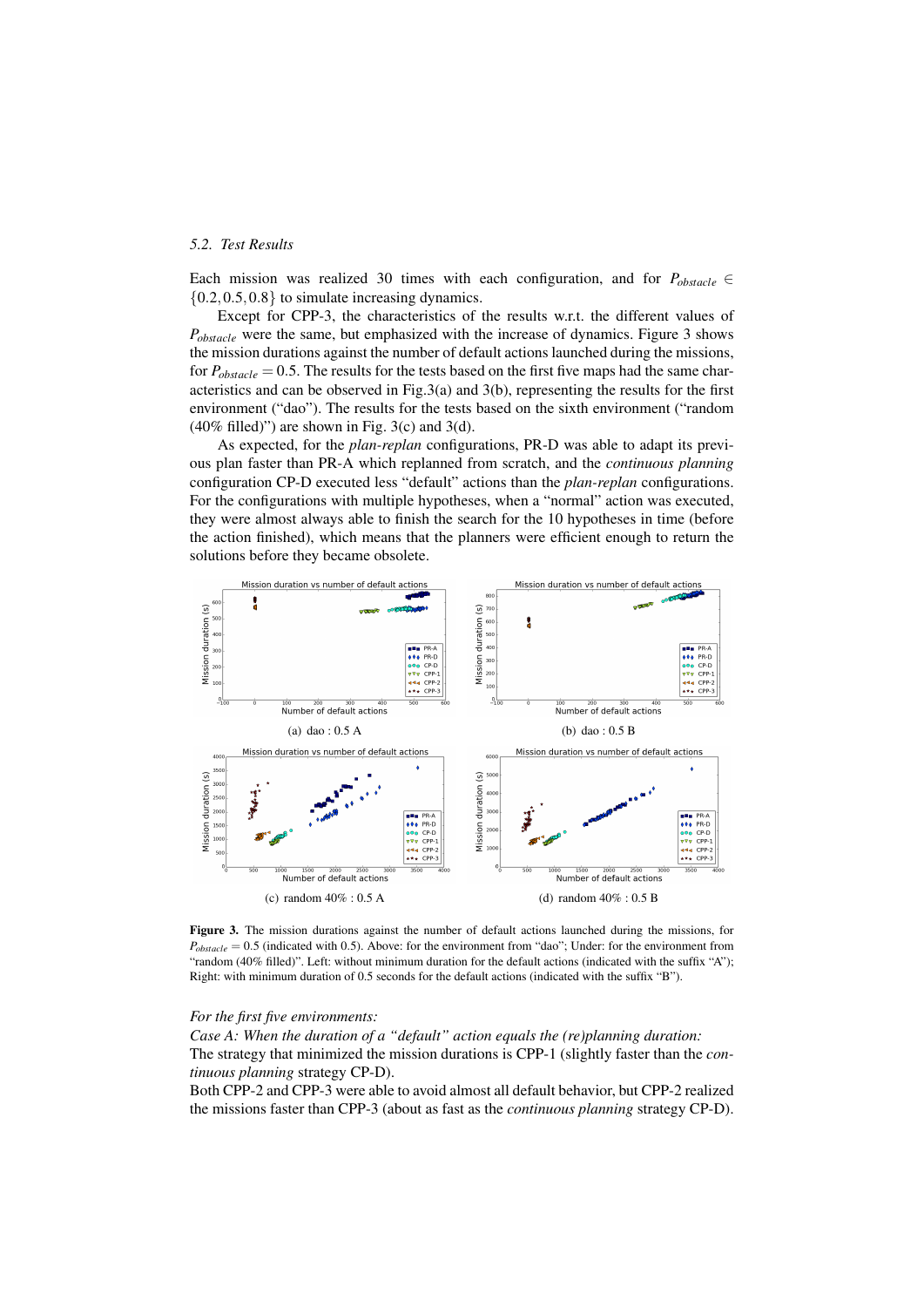## *Case B: When a "default" action has a minimum duration of 0.5s:*

Because most of the time, replanning a new valid path was faster than 0.5*s*, the impact of reducing the number of launched "default" actions is much more noticeable here. Therefore, CPP-2 became also the fastest of all strategies (about 25% faster than the *continuous planning* strategy CP-D) and became clearly the best of the tested configurations.

For this kind of environments, the selected hypotheses of CPP-2 were appropriate to reduce the execution of default behavior. This is because most of the time, it was able to find local solutions avoiding the appearing obstacles (in the selected range around the previous path).

## *For the sixth environment ("random (40% filled)"):*

*Case A: When the duration of a "default" action equals the (re)planning duration:* The strategy that minimized the mission durations is still CPP-1.

CPP-2 was able to avoid more default behavior, and had still about the same mission durations as the *continuous planning* strategy CP-D.

CPP-3 had different results than expected. We thought that by anticipating the apparition of obstacles and searching globally for solutions, it would continue to improve the mission durations. But it was actually the configuration that executed the longest trajectories to reach the goal. This is probably because it often found solutions that differed globally from the previous plan, changing radically the followed path, and when "dynamic" obstacles appeared or disappeared it doubled back. This was catastrophic for this sixth environment with the highest dynamics ( $P_{obstack} = 0.8$ , not shown on the figures), where it doubled back so often that it barely progressed to the goal. For  $P_{obstack} = 0.8$ , the fastest execution took more than 15 times the duration of the other strategies, and the slowest more than 30 times. CPP-1 and CPP-2 suffered much less from this phenomenon because their hypotheses "stabilized" the updated plan around the previous path, and when this was not possible they replanned with the latest changes updated.

*Case B: When a "default" action has a minimum duration of 0.5s:*

The reduction of default behavior realized with CPP-2 made it about as fast as CPP-1 (slightly faster than the *continuous planning* strategy CP-D).

For this kind of environments, the hypotheses of CPP-2 were less appropriate to reduce the execution of default behavior. This is because often, no local solutions avoiding the appearing obstacles existed (in the selected range around the previous path).

What we can conclude from the tests is that *proactive planning with multiple hypotheses* may be able to improve the performances compared to commonly used strategies. As proof of concept, for our tests: If the priority is to complete the mission in minimum duration, CPP-1 performed the best when the duration of a "default" action equals the (re)planning duration; or CPP-2 if a "default" action has a minimum duration of 0.5*s*. If instead the priority is to avoid default behavior, CPP-2 can be preferred for both cases. On the other hand, the hypotheses to plan for and the actions to execute must be selected carefully, otherwise unexpected behavior may appear (such as for CPP-3).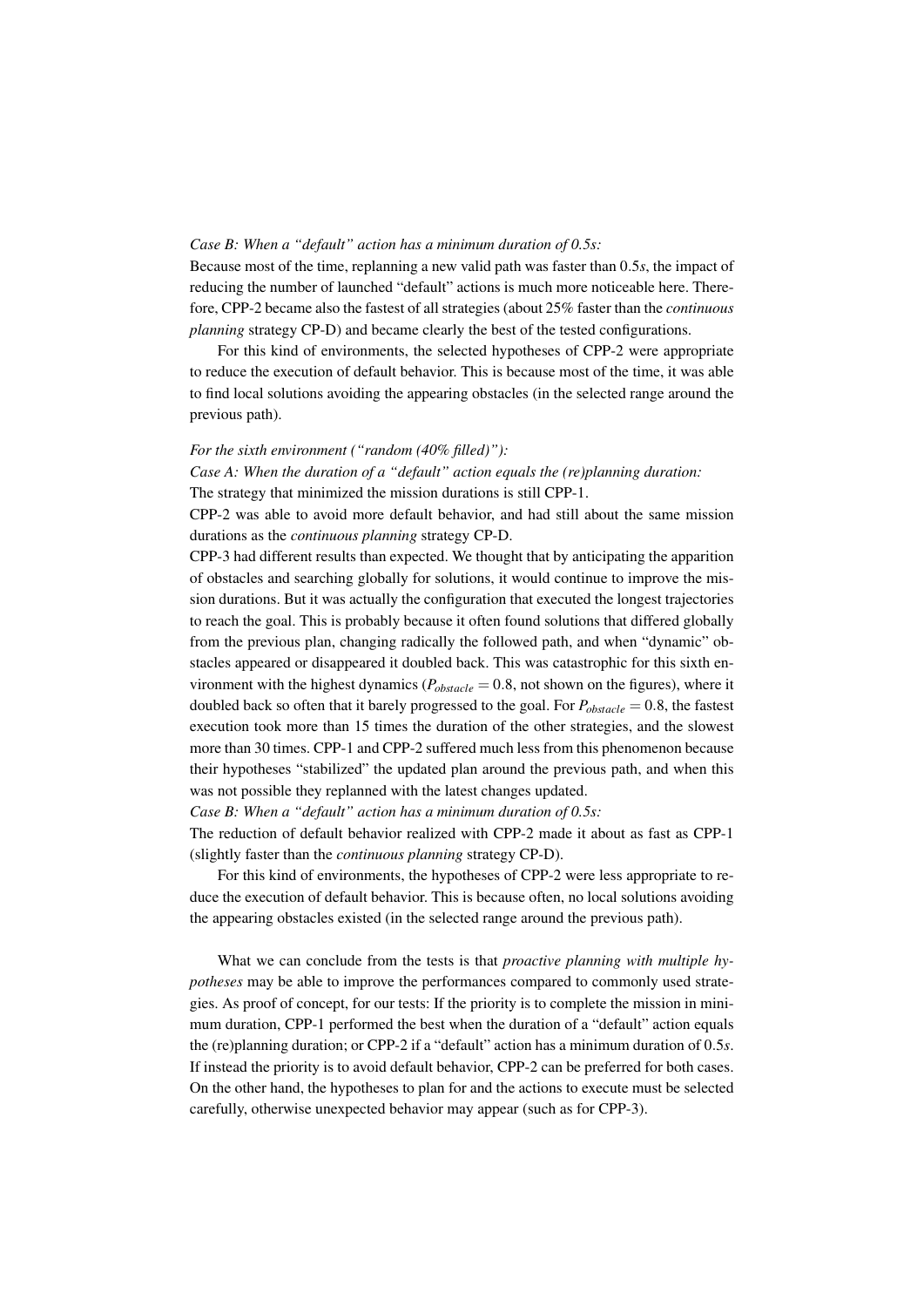## 6. Discussion

## *6.1. Optimality Concerns*

The presented strategy on itself does not restrict or enforce optimality guarantees. The optimality aspects depend more on the instantiated hypotheses, the selected planners, and the function that selects the "most appropriate" action to execute depending on the context. Guaranteeing some optimality for real applications in unpredictable environments is not an easy task, and one should also know what such a guarantee really means. For example, (PO)MDP solvers optimize the expected reward (thus return the best policy for infinite executions), but does this really makes much sense for a mission that is executed only once? For our tests, our planners optimized the length of the path to the goal, but they only guarantee to return the shortest path for the static environment description given as input. If the actual environment changes during the execution, the guarantee is lost. This is why we prefer to search for "good" solutions in the sense of feasible, acceptable and appropriate, instead of guaranteed optimal solutions which we don't know how to define or obtain in our context.

#### *6.2. Critical Aspects*

For obtaining a "good" set of solution-plans with the *continuous proactive planning with multiple hypotheses* strategy, some aspects are critical: (1) Obviously, the choice and construction of the hypotheses to plan for are very important. We observed that the construction of interesting hypotheses is very difficult without enough semantic information on the environment. (2) The planning algorithm selected to solve for a hypothesis must be efficient enough to return a solution before the hypothesis becomes obsolete. (3) Selecting the appropriate action to execute must be done carefully.

#### *6.3. Computational Overhead*

One can be concerned about the computational overhead because, of course, solving for multiple hypotheses is more computational intensive than solving for one. Therefore, it is the role of the underlying function that indicates if there is a "hypothesis left to explore", to return true only when appropriate. However, as the planning is done during the execution of actions, computational resource is often available.

## *6.4. Semantic Information*

While the *proactive planning with multiple hypotheses* paradigm looks promising and natural for anticipating future situations, we observe that it critically needs semantic information to be efficient. However, if enough semantic knowledge is available, the robot could largely enhance its capabilities, for example by inferring automatically: more interesteing hypotheses, taking into account that a person can let the robot pass, a chair can be moved, some places would better be avoided, etc.; which hypothesis to instantiate in which context; which planner to use for solving a particular hypothesis; how to create the right input for a planner and a hypothesis; how to schedule the planning episodes. (e.g.: for hypotheses with defferent time horizons, priorities, ...); and how to select the most appropriate action. Therefore, we are investigating tools for acquiring and managing semantic information, such as the ones presented in [15,16,17].